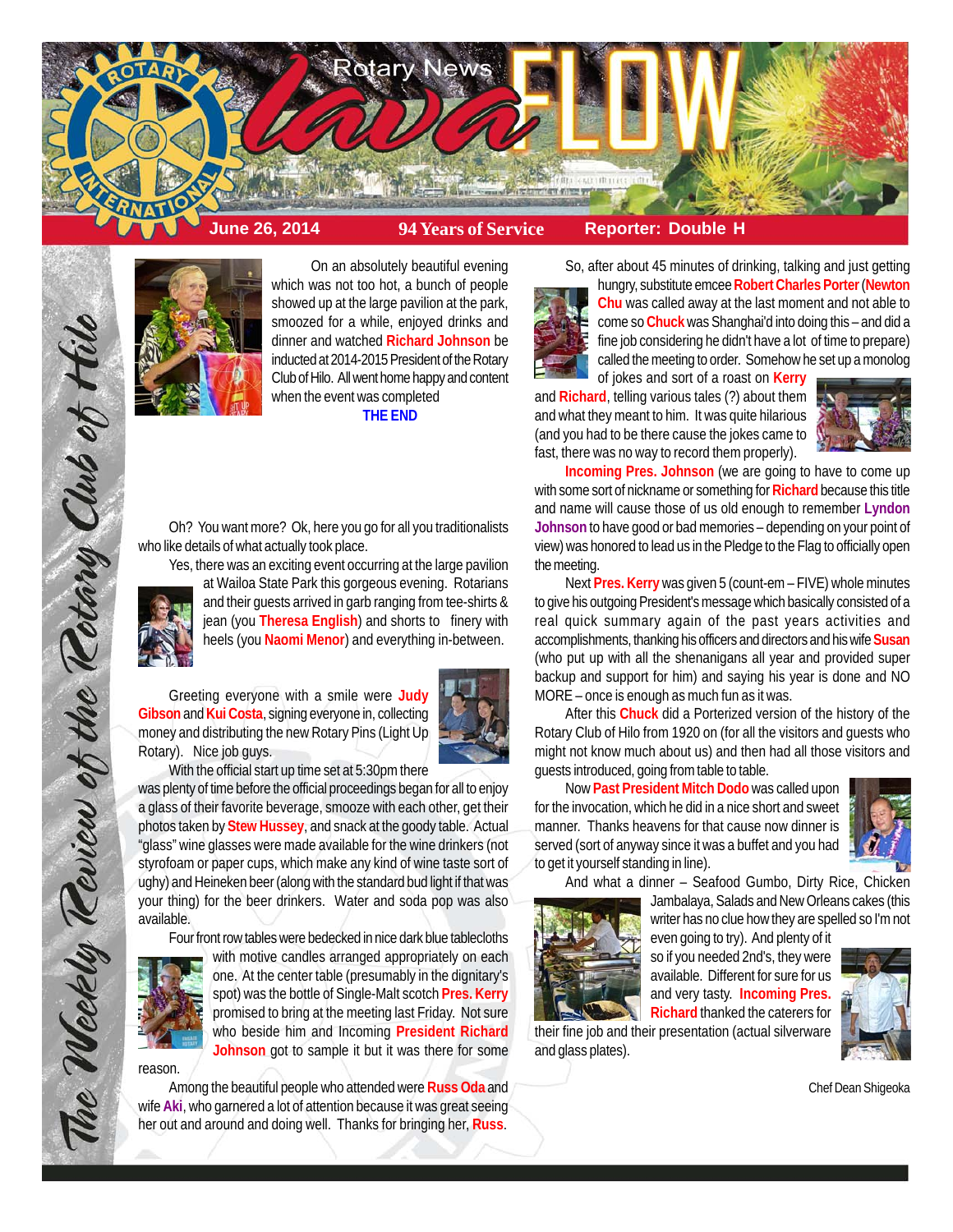# *Birthdays:*

**Jeanine Atebara** June 1 **Jean Sugiyama** June 2 **Ian Hatch June 3 Chuck Porter** June 4 **Judy Gibson** June 6 **Kathleen McGilvary** June 7 **Dirk Yoshina** June 14 **Biff Kennedy** June 21 **Lorraine Inouye** June 22 **Glenn Harris** June 26 **Ron Dolan** June 30 **Russ Oda** June 30

### *Club Anniversary:*

**Mitch Dodo** June 4, 1999 (15)

## *Wedding Anniversary:*

**James & Jeanne Yagi June 7 (34)** Yoko & Yutaka Hayanol June 12 (20) **Cel & Shoshanna Ruwethin** June 14 (9) **Ted & Sylvia Dixon** June 16 (24) **Cindy & John Boots** June 21 (29) **Bob & Alice Fujimoto** June 23 (63) **Theresa & Bob English** June 25 (42) **Marcia & Bill Sakai** June 28 (45) **Mike & Phyllis Robinson** June 30 (35)

### *Announcements:*

**Thurs. June 26 - Club Installation (Meeting) Fri. June 27 - No Meeting Fri. July 4 - No Meeting**

| President Elect  Richard Johnson              |  |
|-----------------------------------------------|--|
| Immediate Past President  Alan Kusunoki       |  |
| Vice President  Alberta Dobbe                 |  |
|                                               |  |
|                                               |  |
| Sergeant-at-Arms  Cindy Boots                 |  |
|                                               |  |
| Public Relations  Robert Hanley               |  |
| Club Administration  Tom Brown                |  |
| Service Projects  Mitchell Dodo               |  |
| Rotary Foundations  Alan Kusunoki             |  |
|                                               |  |
| International Service  Jenny Johnson          |  |
| Community Service  Wallace Wong               |  |
|                                               |  |
| Vocational Service  Bobby Stivers-Apiki       |  |
| Hilo Rotary Club Foundation  John McVickar    |  |
| Hawaii Rotary Youth Foundation  Mitchell Dodo |  |
| The Rotary Foundation  Alan Kusunoki          |  |
|                                               |  |
|                                               |  |
|                                               |  |
| Lava Flow Editor  Tammy Silva                 |  |

When everyone sated and bloated after dining on that creative Cajun meal, emcee **Chuck** then proceeded to talk about Rotary here versus on the mainland and the diversity of our Club. We should be proud of having males and females of all colors and nationalities as members. A quick biography of Incoming **Pres. Richard** followed (with the info obviously provided by **Richard** – after all, how would **Chuck** know all this stuff?). One of the highlights that few of us knew about **Richard** was that he was a Commander in the Navy. Maybe that's why he's so organized and straight-laced.

Our other Rotarian named **Porter**, **Past Pres. Gay**, was then called upon to induct Incoming **Pres.**



**Richard** and his staff (all the officers and board members whose names you can see on the side banner of this newsletter – this writer is too lazy to list them again here). Two were absent (**Misty Tyrin** and **Biff Kennedy**) so they will have to be sworn in later. It seems like the functioning staff now of Rotary has grown by leaps and bounds since a large percentage of those members attending were actually up front (quite a change from the small staffs from years ago) – quite a large group.

**Pres. Richard** began his initial message to us,



showing us the new Rotary Flag for the year with the *"Light Up Rotary"* theme. He commended now **Past Pres. Kerry** on his accomplishments during his term and will strive to do as well or better in his

term of office. The traditional Past President Plaque and Gavel along with a cherished Past President's Badge was given to **Kerry**. After which**Pres. Richard** said one of his goals for the year



is to do more family type activities, which seem to bring everyone closer in Rotary relationships.

And, in keeping with tradition, **Past President**



**Russ Oda** was recognized as the 1st fine-ee, which in this case came with a price as **Russ**, in his normal punny manner, told a long story/joke. For this privilege, he

donated **\$100** to the **Wada Foundation**.

With the termites wanting to take over control of the area and becoming a real nuisance **Past Pres. Kerry** was called to lead us in the **4-Way Test**. After which this induction meeting was closed and everyone wished a safe drive home.

*What a year this is going to be!*



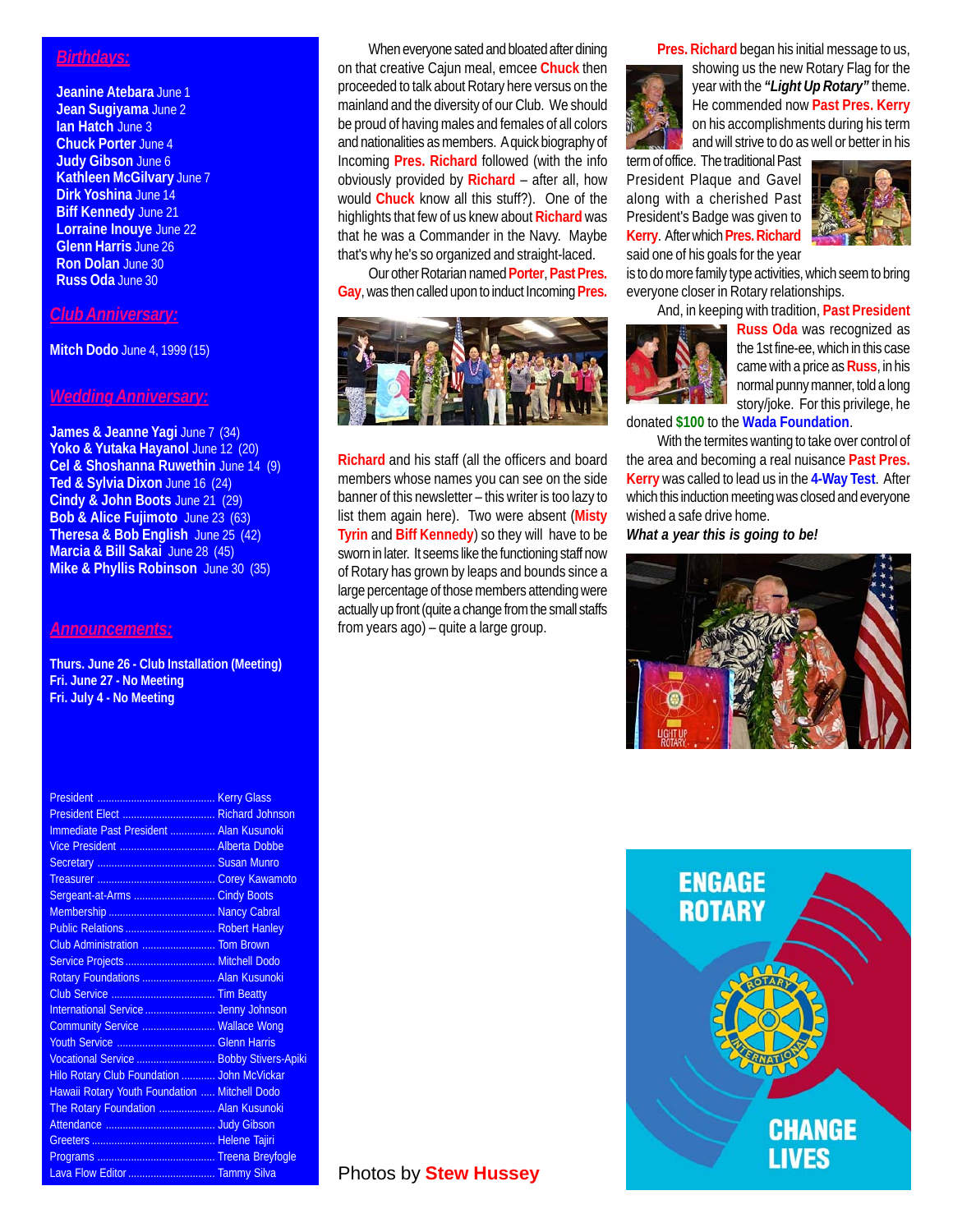